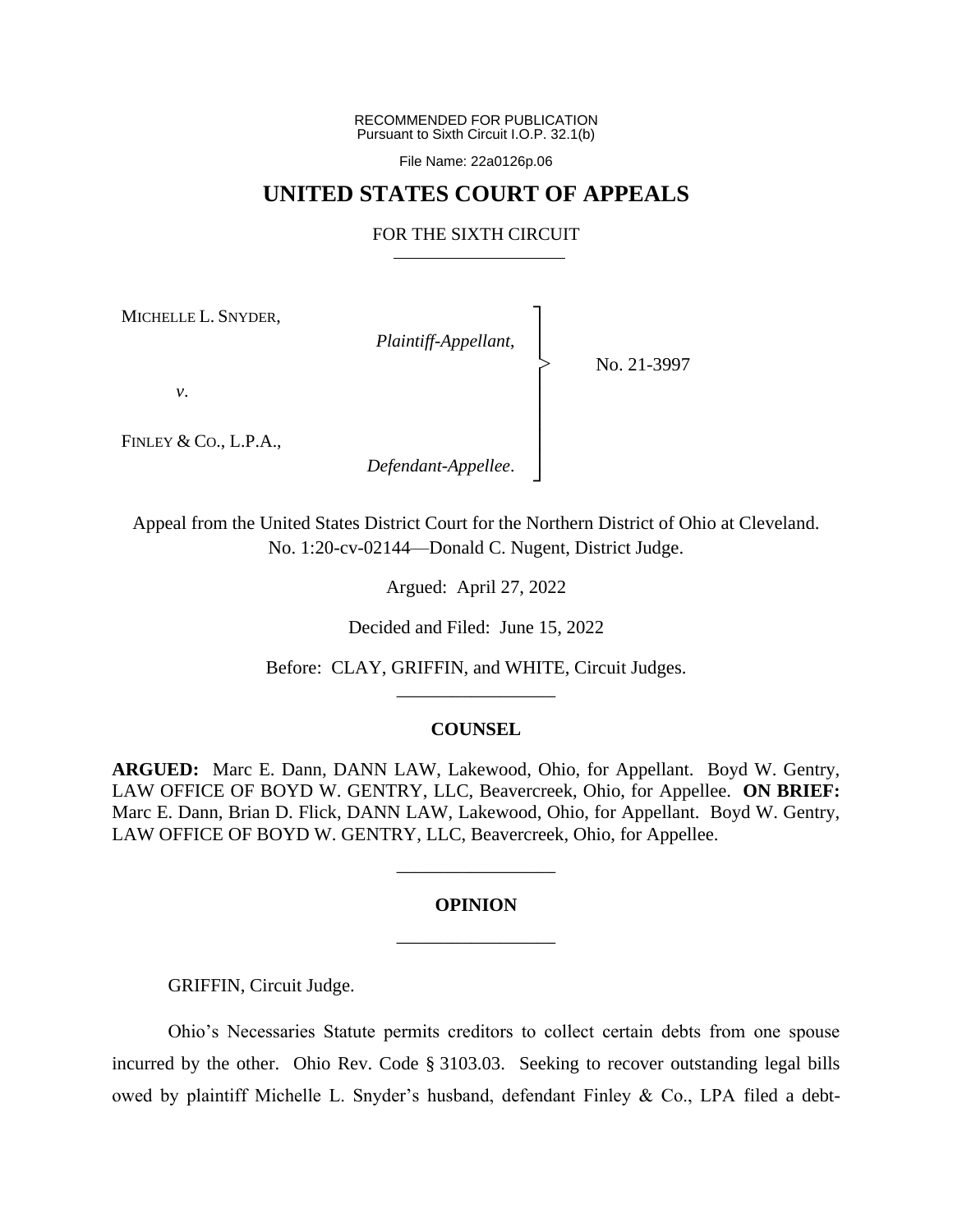collection lawsuit against plaintiff and her husband, asserting joint liability under the Necessaries Statute. In this litigation, she contends that defendant's lawsuit was "objectively baseless" and thus violated the Fair Debt Collection Practices Act, 15 U.S.C. § 1692e. *Van Hoven v. Buckles & Buckles, P.L.C.*, 947 F.3d 889, 896 (6th Cir. 2020). We agree. As the Ohio Supreme Court has clearly held, the Necessaries Statute "does not impose joint liability on a married person for the debts of his or her spouse." *Embassy Healthcare v. Bell*, 122 N.E.3d 117, 121 (Ohio 2018). Rather, "[a] creditor must . . . first seek satisfaction of its claim from the assets of the spouse who incurred the debt" and must show that the debtor-spouse is "unable to pay" for a nondebtorspouse to be liable under the Necessaries Statute. *Id.* at 122. We therefore reverse and remand with instructions to enter judgment in plaintiff's favor and for further proceedings consistent with this opinion.

### I.

Plaintiff's husband, Charles David Snyder, owned a technology-consulting company. *United States v. Snyder*, 789 F. App'x 501, 503–04 (6th Cir. 2019). In an unsuccessful attempt to keep his business afloat during the Great Recession, he funded the company's day-to-day operating expenses by diverting hundreds of thousands of dollars from employees' 401(k) contributions and Federal Insurance Contributions Act deductions to the company's coffers. *Id.* Charles was ultimately convicted of embezzlement and willful failure to pay over taxes.

The law firm of Zukerman, Lear & Murray Co. (Zukerman) assisted with his criminal defense and sent him invoices for legal fees. When some of Zukerman's invoices went unpaid, defendant Finley & Co., LPA (Finley) filed a debt-collection action in Ohio state court on behalf of Zukerman against Charles and his wife, plaintiff Michelle Snyder, jointly. Regarding plaintiff, Finley asserted a spousal-obligation-to-support claim under Ohio's Necessaries Statute. The Ohio trial court granted judgment in Michelle Snyder's favor on that claim, and the Ohio Court of Appeals dismissed Finley's interlocutory appeal for lack of a final, appealable order, reasoning that the "claim against Michelle is contingent on the merits of" the claims against Charles. *Zukerman, Lear & Murray Co., L.P.A. v. Snyder*, No. 110063, 2021 WL 2837215, at \*1 (Ohio. Ct. App. July 8, 2021). Finley's claims against Charles remain pending in the Ohio state trial court.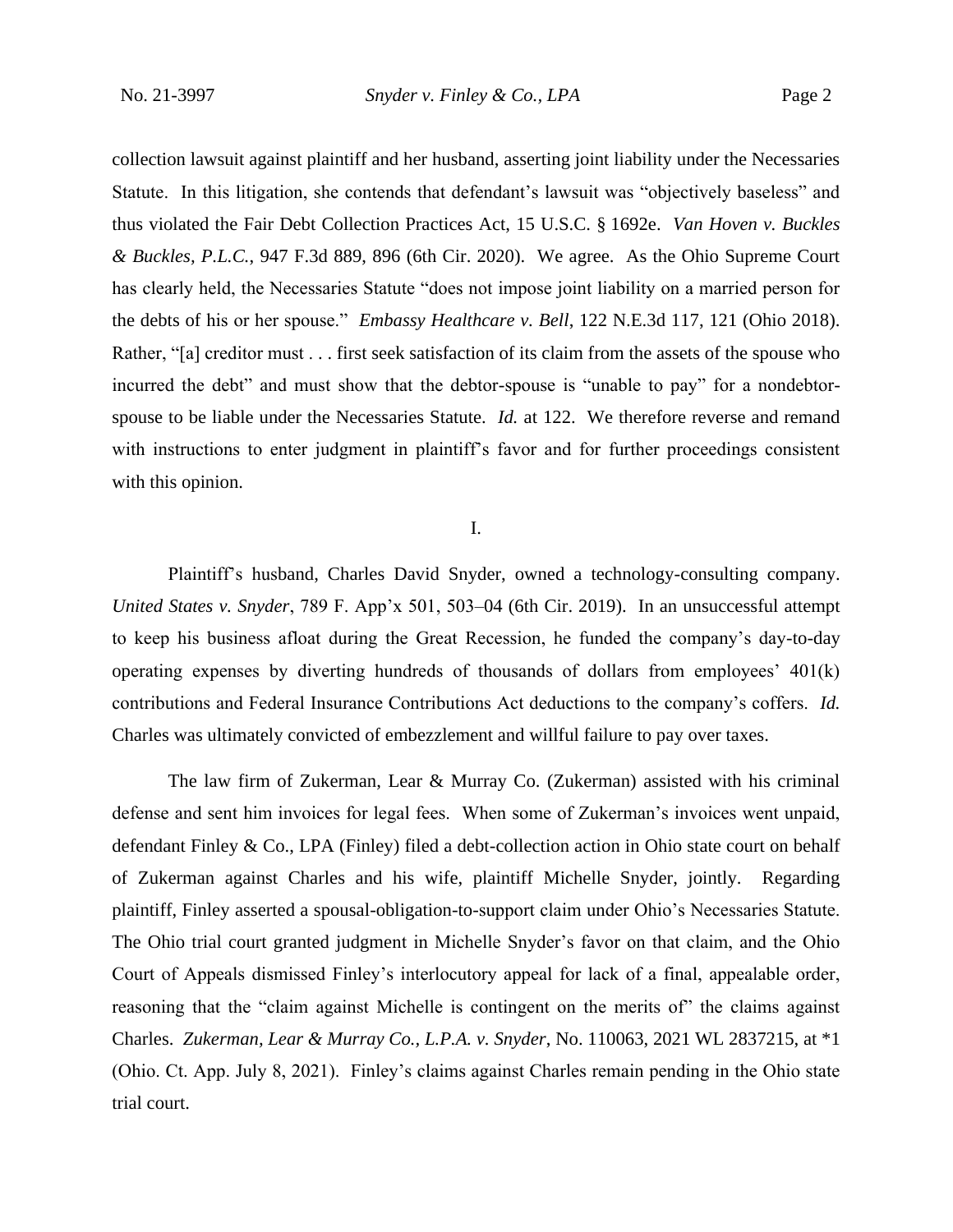Thereafter, plaintiff Michelle L. Snyder commenced this federal Fair Debt Collection Practices Act (FDCPA) lawsuit against Finley in an Ohio state court. Plaintiff claims that by filing a debt-collection claim under the spousal-obligation-to-support theory without an arguable legal basis, Finley engaged in debt-collection practices prohibited by the FDCPA. 15 U.S.C. § 1692e. Following removal to the Northern District of Ohio, the district court resolved the parties' cross-motions for summary judgment in favor of Finley, and Michelle L. Snyder now appeals. We review the district court's decision de novo. *Ferro Corp. v. Cookson Grp.*, 585 F.3d 946, 949 (6th Cir. 2009).

### II.

The issue presented in this case is whether Finley violated the FDCPA when it sued plaintiff to recover her husband's criminal-defense legal fees under Ohio's Necessaries Statute.**<sup>1</sup>** The FDCPA provides that "[a] debt collector may not use any false, deceptive, or misleading representation or means in connection with the collection of any debt." 15 U.S.C. § 1692e. This is an "extraordinarily broad[,] . . . strict-liability statute," and we "view any alleged violation through the lens of the least sophisticated consumer." *Stratton v. Portfolio Recovery Assocs.*, 770 F.3d 443, 448, 450 (6th Cir. 2014) (internal quotation marks and citations omitted). An FDCPA violation occurs when a debt collector's representation or action is materially false or misleading, *Wallace v. Wash. Mut. Bank, F.A.*, 683 F.3d 323, 326–27 (6th Cir. 2012), and had the purpose of inducing payment by the debtor, *Grden v. Leikin Ingber & Winters PC*, 643 F.3d 169, 173 (6th Cir. 2011).

Section 1692e applies to debt-collection efforts utilizing the legal process. *See Van Hoven*, 947 F.3d at 893–94. Merely advancing an ultimately unsuccessful claim for relief does not, in and of itself, rise to an FDCPA violation. *Heintz v. Jenkins*, 514 U.S. 291, 296 (1995). Proscribed rather is what is alleged to have occurred here: a material misstatement about state law in a court filing that is "false, deceptive, or misleading" at the time it is made. *Van Hoven*, 947 F.3d at 893–94 (quoting 15 U.S.C. § 1692e).

**<sup>1</sup>**Finley's complaint also asserted accounting and unjust enrichment claims against "defendants," but plaintiff's FDCPA lawsuit and this appeal rest only on the propriety of Finley's Necessaries Statute claim.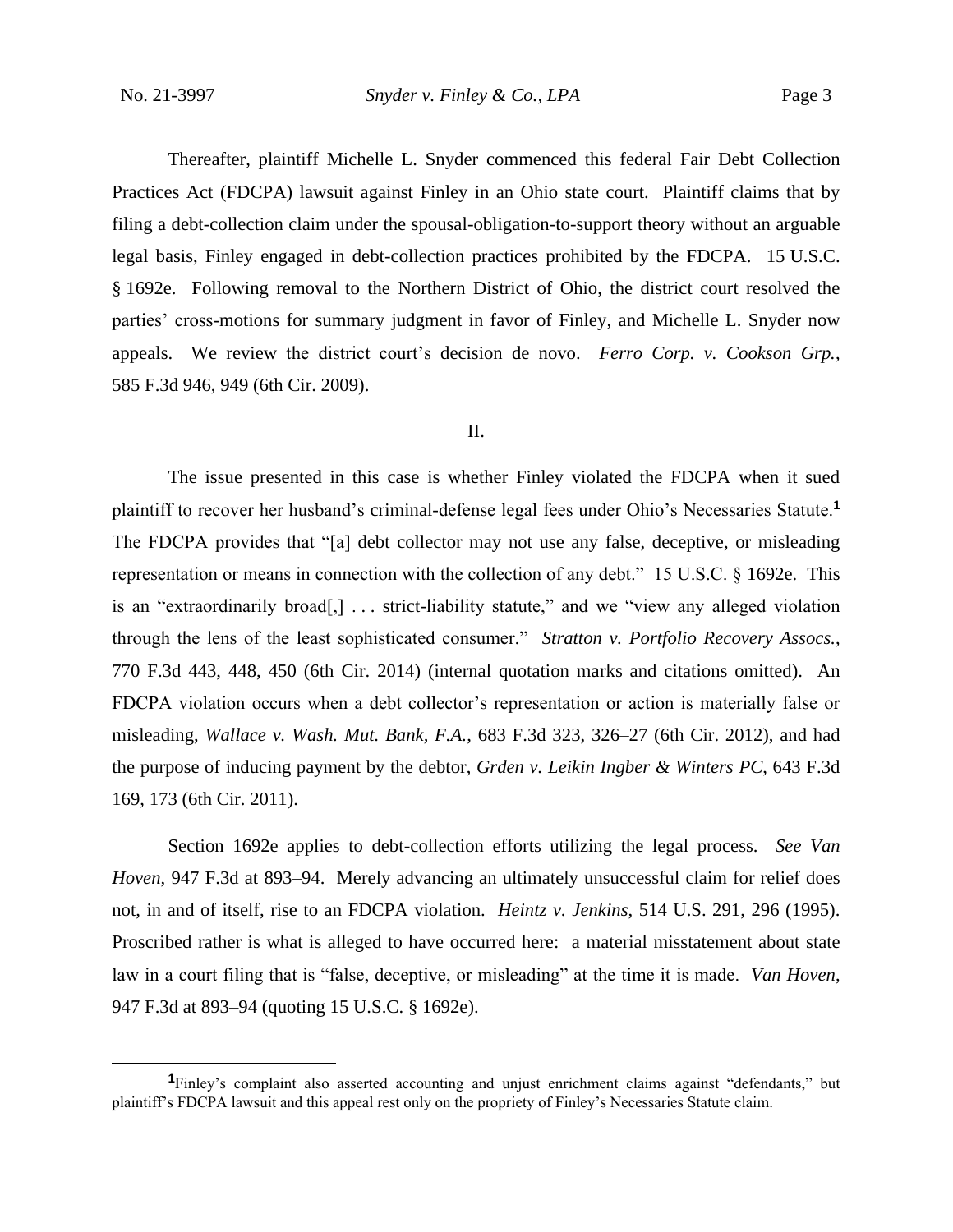So how do we distinguish between a non-winning claim that violates the FDCPA and a non-winning claim that does not? Our recent decision in *Van Hoven* instructs that when evaluating an alleged FDCPA violation in a legal action, "a lawyer does not 'misrepresent' the law by advancing a reasonable legal position later proved wrong." *Id.* at 896. Instead, we held, courts must determine "whether the legal contention was *objectively baseless at the time it was made*, making it legally indefensible or groundless in law." *Id.* (internal quotation marks and citation omitted and emphasis added). That would include, for example, "misquoting a case, relying on a statute no longer in existence, . . . invoking an overruled decision," "claim[ing] that a one-year statute of limitations runs for two years," "say[ing] today that the [FDCPA] does not apply to attorneys collecting debts," "suing on a time-barred debt," and "filing a writ of garnishment against a debtor current on his payments." *Id.* at 895–96 (collecting cases).

Finley sought to hold plaintiff liable for her husband's outstanding legal bills via Ohio's Necessaries Statute, Ohio Rev. Code § 3103.03. That law originates from coverture, wherein "a married woman's legal identity merged with her husband's," thus prohibiting her from owning property, entering into contracts, or receiving credit. *Embassy Healthcare*, 122 N.E.3d at 119. Given these "legal disabilities," courts developed the common-law "necessaries doctrine" to "encourage[] third parties to provide essential items and services to neglected wives." *Id.* So, under the common law, "a husband was liable to third parties for necessaries—i.e., food, shelter, clothing, and medical services—that those third parties provided to his wife." *Id*.

Section 3103.03 codified this doctrine, which has been subsequently modernized by abolishing the common law's antiquated view of the marital relationship—"the duty of support now extends to both spouses." *Id.* The Necessaries Statute thus currently provides that a "married person must support the person's self and spouse," and if one is "unable to do so, the spouse of the married person must assist in the support so far as the spouse is able." Ohio Rev. Code § 3103.03(A). And if one spouse fails to support the other, a third party may do so and then "recover the reasonable value of the necessaries supplied from the married person who neglected to support the spouse." § 3103.03(C).

The parties primarily focus on whether attorneys' fees constitute "necessaries" under the Necessaries Statute. So too did the district court. It concluded that Finley's claim against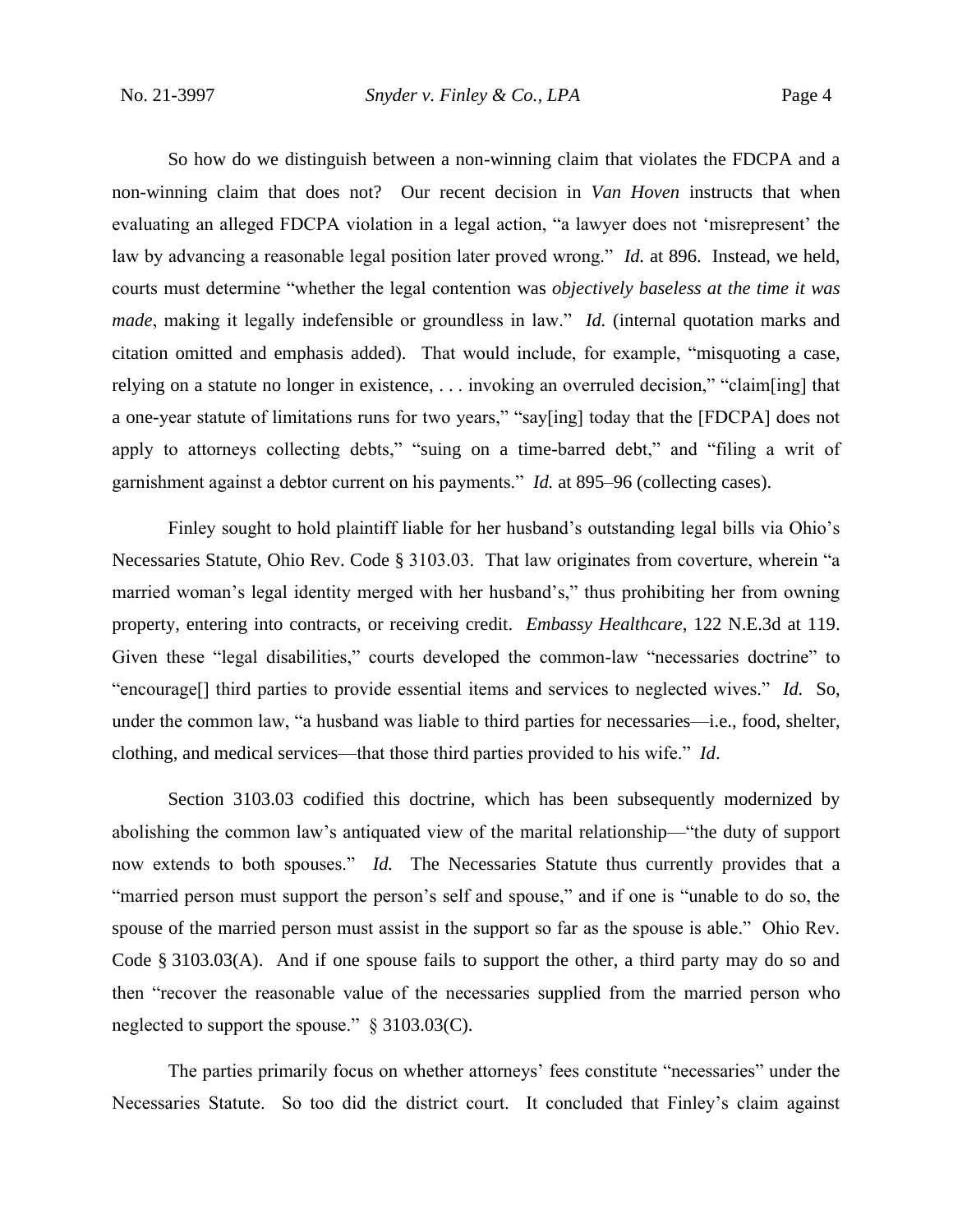plaintiff was "at the very least, arguable" because the Ohio Supreme Court has twice held that certain attorneys fees' are recoverable against a spouse. *See Wolf v. Friedman*, 253 N.E.2d 761, 765–67 (Ohio 1969); *Blum v. Blum*, 223 N.E.2d 819, 820–21 (Ohio 1967). Therefore, in the district court's view, no FDCPA liability could lie against Finley. But we need not consider whether the Necessaries Statute includes the attorneys' fees at issue here because Finley's lawsuit did not comply with the law's threshold procedural requirements.

A little less than a year before Finley filed its debt-collection claim against plaintiff, the Ohio Supreme Court expounded upon a nondebtor-spouses's liability under the Necessaries Statute. In *Embassy Healthcare*, the Ohio Supreme Court held that "each married person retains primary responsibility for supporting himself or herself from his or her own income or property," and a "nondebtor spouse becomes liable only if the debtor spouse does not have the assets to pay for his or her necessaries." 122 N.E.3d at 121. Because of this contingeny, *Embassy Healthcare* requires a creditor to exhaust its debt-collection efforts against the debtor before attempting to collect from a spouse. Specifically, the Ohio Supreme Court held that "[*a*] *creditor must . . . first seek satisfaction of its claim from the assets of the spouse who incurred the debt.* [*The Necessaries Statute*] *does not impose joint liability on a married person for the debts of his or her spouse.*" *Id.* (emphasis added).

*Embassy Healthcare* clearly establishes that defendant's debt-collection lawsuit against plaintiff was objectively baseless. As the Ohio Court of Appeals recognized, Finley's "claim against Michelle is contingent" on its claims against Charles. *Zukerman*, 2021 WL 2837215, at \*1. But when Finley sued Michelle, it had not satisfied the prerequisites to collect from her. There was no finding that its claims against Charles were meritorious or that he lacked the assets to pay for those claims. *Embassy Healthcare* required Finley to "first seek satisfaction of its claim from" Charles and prohibited it from filing a joint-liability suit against Charles and Michelle without clearly stating that its claim against Michelle was contingent. 122 N.E.3d at 121. Finley did not follow *Embassy Healthcare*'s express commands. If "misquoting a case, relying on a statute no longer in existence, . . . invoking an overruled decision, [or] . . . suing on a time-barred debt" runs afoul of the FDCPA, *Van Hoven*, 947 F.3d at 895–96, asserting a claim